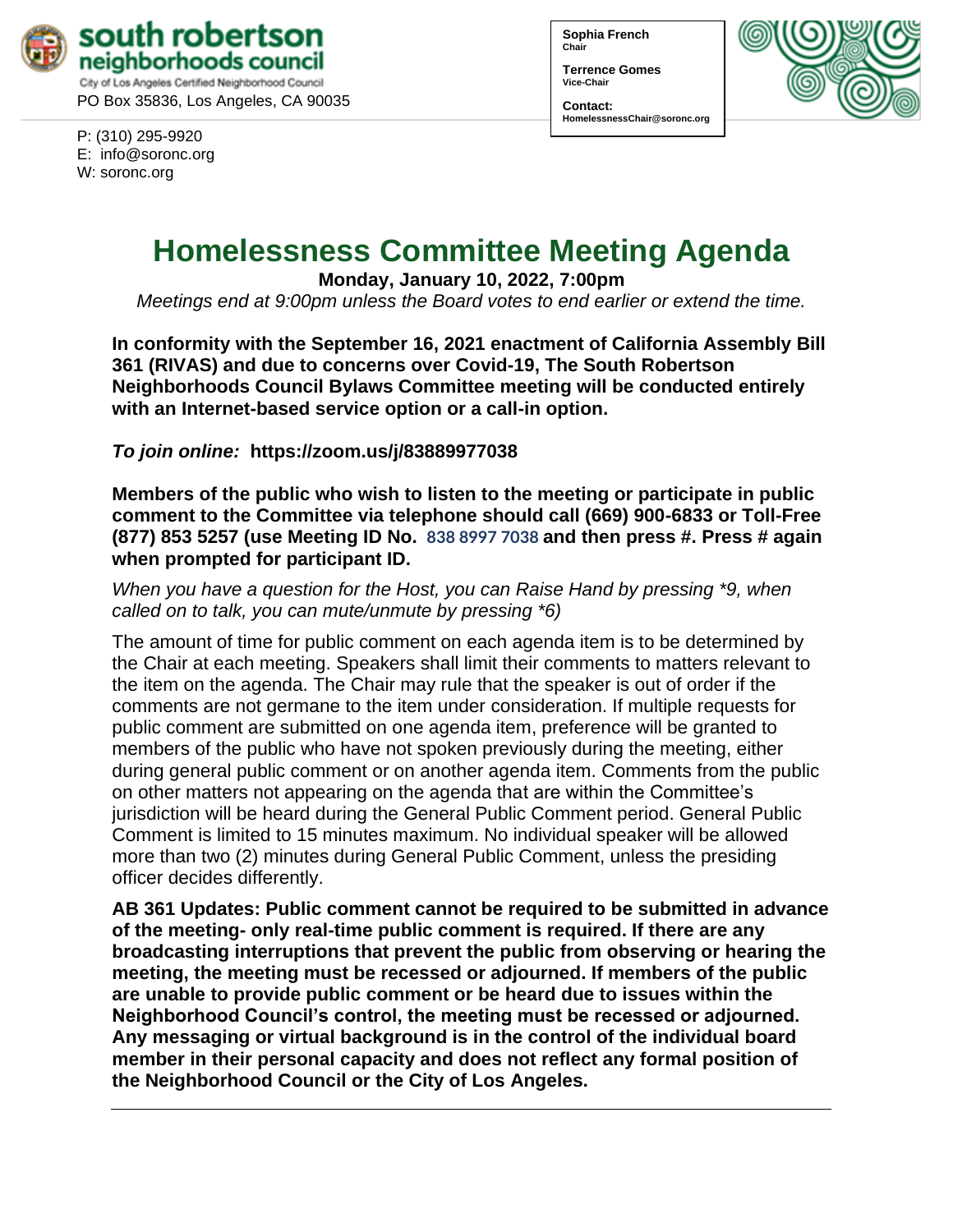## **1. Call to Order**

## **2. Pledge of Allegiance**

### **3. Roll Call**

a. Current Committee Members: Sophia French, Terrence Gomes, Barry Levine, Dina Leeds, Gloria Dioum, Baila Room, Michael Lynn, Richard Bloom, Jon Liberman, Laurie Levine, David Notowitz, Ken Blaker, Kathryn Pellman

### **4. General Public Comment**

### **5. Brief Committee Announcements**

### **6. Unfinished Business**

a. Discussion on status of occupants of RVs parked in front of 8592 and 8600 Venice Blvd in CD10

#### **7. New Business**

- a. Discussion and possible action to recommend the SORO NC General Board write letter and/or file community impact statement in support of [CF 21-0002-](https://cityclerk.lacity.org/lacityclerkconnect/index.cfm?fa=ccfi.viewrecord&cfnumber=21-0002-S195) [S195:](https://cityclerk.lacity.org/lacityclerkconnect/index.cfm?fa=ccfi.viewrecord&cfnumber=21-0002-S195) LA City Resolution for state funding allocation for LA County mental health beds
- b. Discussion of committee performance in 2021
- c. Discussion of committee goals for 2022
- d. Discussion and possible action on committee purview and stakeholder membership rules

## **8. Adjournment**

*Note*: Public comment will be taken for each item where there is discussion and possible action. Public comment and/or participation may occur on other items at the discretion of the Chair. Please note that under the Brown Act, the Committee is prevented from acting on matters brought to its attention during the General Public Comment period; however, the issue may become the subject of a future meeting. In the interest of addressing all items on the agenda, time limits for individual comments and discussion may be set at the discretion of the Chair.

Motions that are presented at any committee meeting do not represent an official action or position of the SORO NC, until approved by an affirmative vote at a properly noticed meeting of the General Board.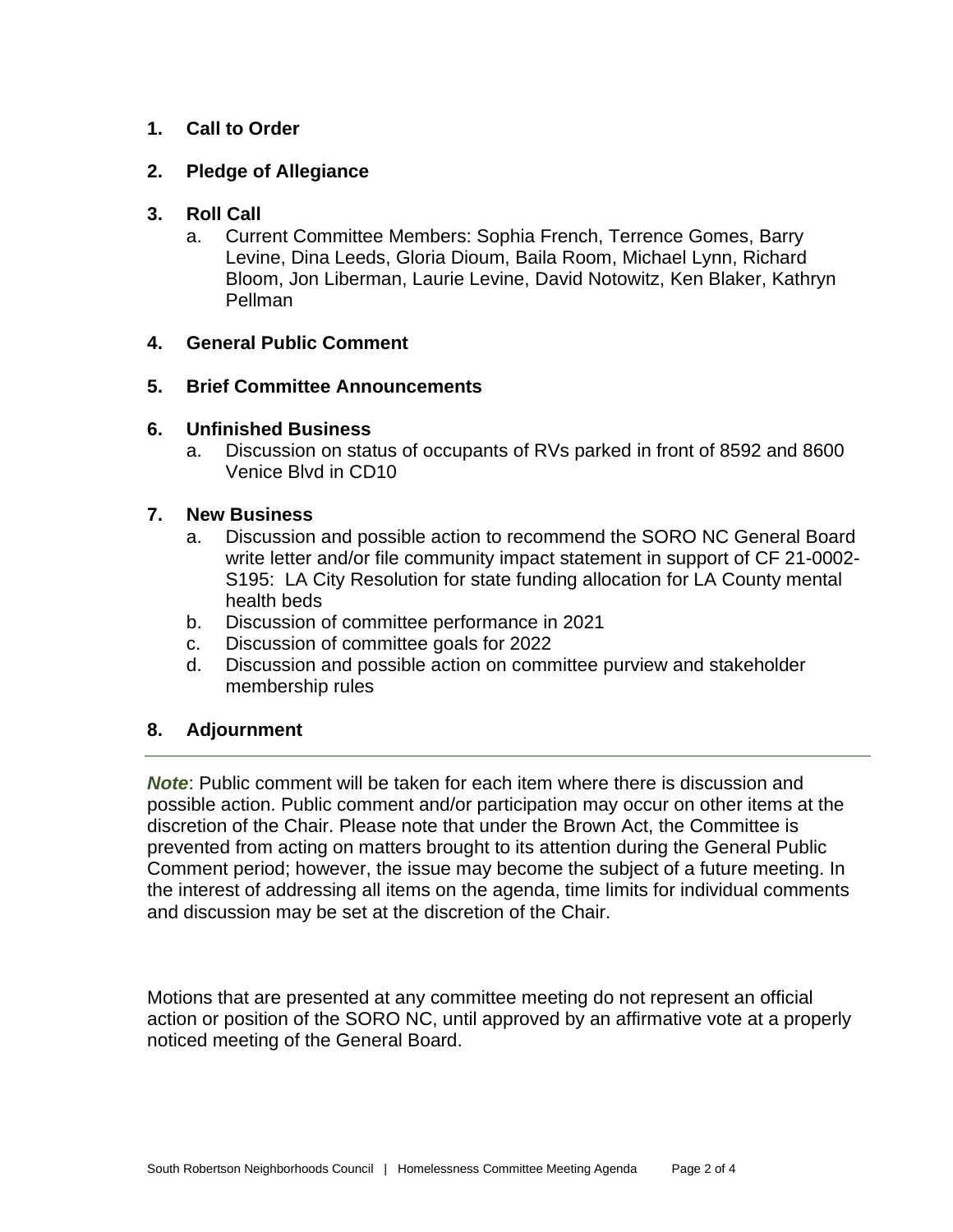Public Posting of Agendas -

Neighborhood Council agendas are posted for public review as follows:

● Demers & Associates- 1836 1/2 S Robertson Blvd, Los Angeles, CA 90035; The Robertson Blvd Library- 1719 S Robertson Blvd, Los Angeles, CA 90035; The Robertson Recreation Center- 1641 Preuss Rd, Los Angeles, CA 90035; The Office of Councilmember Paul Koretz- 6380 Wilshire Blvd #800, Los Angeles, CA 90048; Hamilton High School- 2955 S Robertson Blvd, Los Angeles, CA 90034

● www.soronc.org

● You can also receive our agendas via email by subscribing to L.A. City's Early Notification System (ENS)

Reconsideration and Grievance Process -

For information on the NC's process for board action reconsideration, stakeholder grievance policy, or any other procedural matters related to this Council, please consult the NC Bylaws. The Bylaws are available at our Board meetings and our website www.soronc.org

Notice to Paid Representatives -

If you are compensated to monitor, attend, or speak at this meeting, City law may require you to register as a lobbyist and report your activity. See Los Angeles Municipal Code Section 48.01 et seq. More information is available at ethics.lacity.org/lobbying. For assistance, please contact the Ethics Commission at (213) 978-1960 or ethics.commission@lacity.org

In compliance with Government Code section 54957.5, non-exempt writings that are distributed to a majority or all of the Board in advance of a meeting may be viewed at our website (soronc.org) or at the scheduled meeting. In addition, if you would like a copy of any record related to an item on the agenda, please contact us --via phone at (310) 295-9920 or via email at info@soronc.org.

SORO NC Board members abide by a code of civility (soronc.org/civilitycode). Any person who interferes with the conduct of a Neighborhood Council meeting by willfully interrupting and/or disrupting the meeting is subject to removal. A peace officer may be requested to assist with the removal should any person fail to comply with an order of removal by the Neighborhood Council. Any person who resists removal by a peace